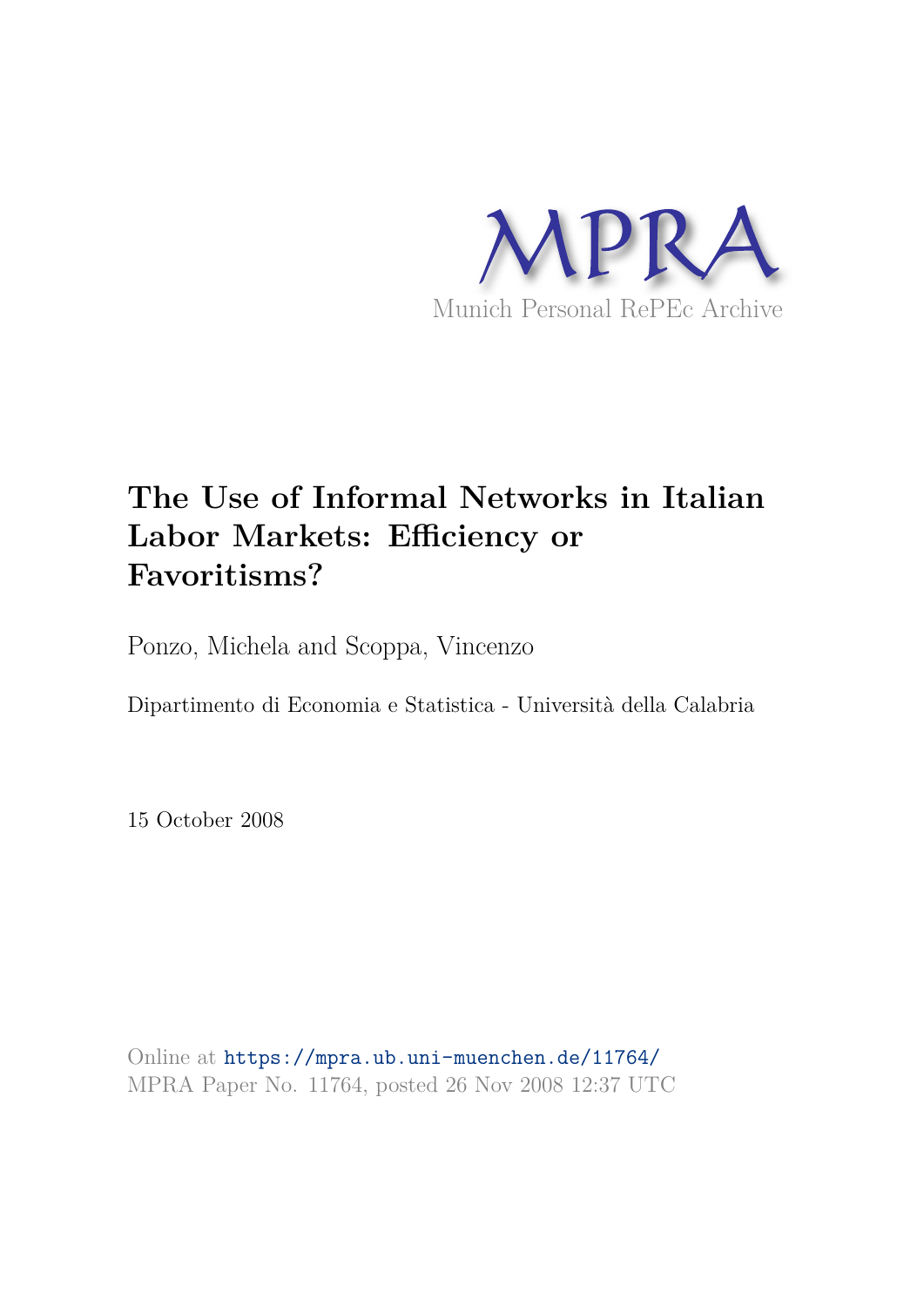# *The Use of Informal Networks in Italian*

# *Labor Markets: Efficiency or Favoritisms?*

#### Michela Ponzo, Vincenzo Scoppa<sup>∗</sup>

*Abstract: A number of papers considers the use of informal networks (the help of relatives, friends and acquaintances) to find an employment as an efficient mechanism to match workers to jobs. However, evidence in Italy shows that informal networks tend to be used more in less productive jobs and less developed regions. We aim to show that informal networks – rather than being an efficient channel of information transmission – may interfere with a genuine process of selection of workers, favoring socially connected people in place of more talented workers. Using the Bank of Italy Survey on Household Income and Wealth (SHIW) we estimate with a Probit model the determinants of the probability of using informal networks. We find that informal networks tend to be used by low educated individuals, in low productivity jobs, in high unemployment areas, where opportunistic behavior are widespread and in jobs paying a wage rent. We offer a stripped-down model of nepotism to explain theoretically these findings.* 

*Keywords: Informal Networks, Favoritism; Nepotism.* 

*JEL classification: M510; D730; J240; J710; J310* 

# *1. Introduction*

 $\overline{a}$ 

A large and growing evidence shows that workers find jobs mainly thanks to the help of relatives, friends and acquaintances (the so-called *social or informal networks*). In fact, in several OECD countries, many surveys report that around 50% of workers have obtained their job through informal networks and that firms use extensively employees' referral to fill job vacancies (Myers and Shultz, 1951; Rees and Shultz, 1970; Holzer, 1988; Granovetter, 1995; Corcoran *et al.*, 1980; Pistaferri, 1999).

A number of theoretical explanations has been offered to interpret the widespread use of informal networks, which emphasize the positive role played by these channels in terms of high quality job matching, better selection of workers and strong incentives to work hard for employees. One of the main explanations is that workers tend to be socially related to other individuals of comparable abilities and, as a consequence, firms find it convenient to follow referrals from their own high ability employees (Montgomery, 1991). Other mechanisms,

<sup>∗</sup> Department of Economics and Statistics, University of Calabria, 87036 Arcavacata di Rende (CS), Italy. E-mail: michela.ponzo@unical.it; v.scoppa@unical.it. We would like to thank Francesco Aiello, Giuseppe Coco, Maria De Paola, Anna Giunta, Antonio Nicita, and seminar participants at the University of Bari and University of Calabria for useful comments and suggestions. The usual disclaimers apply.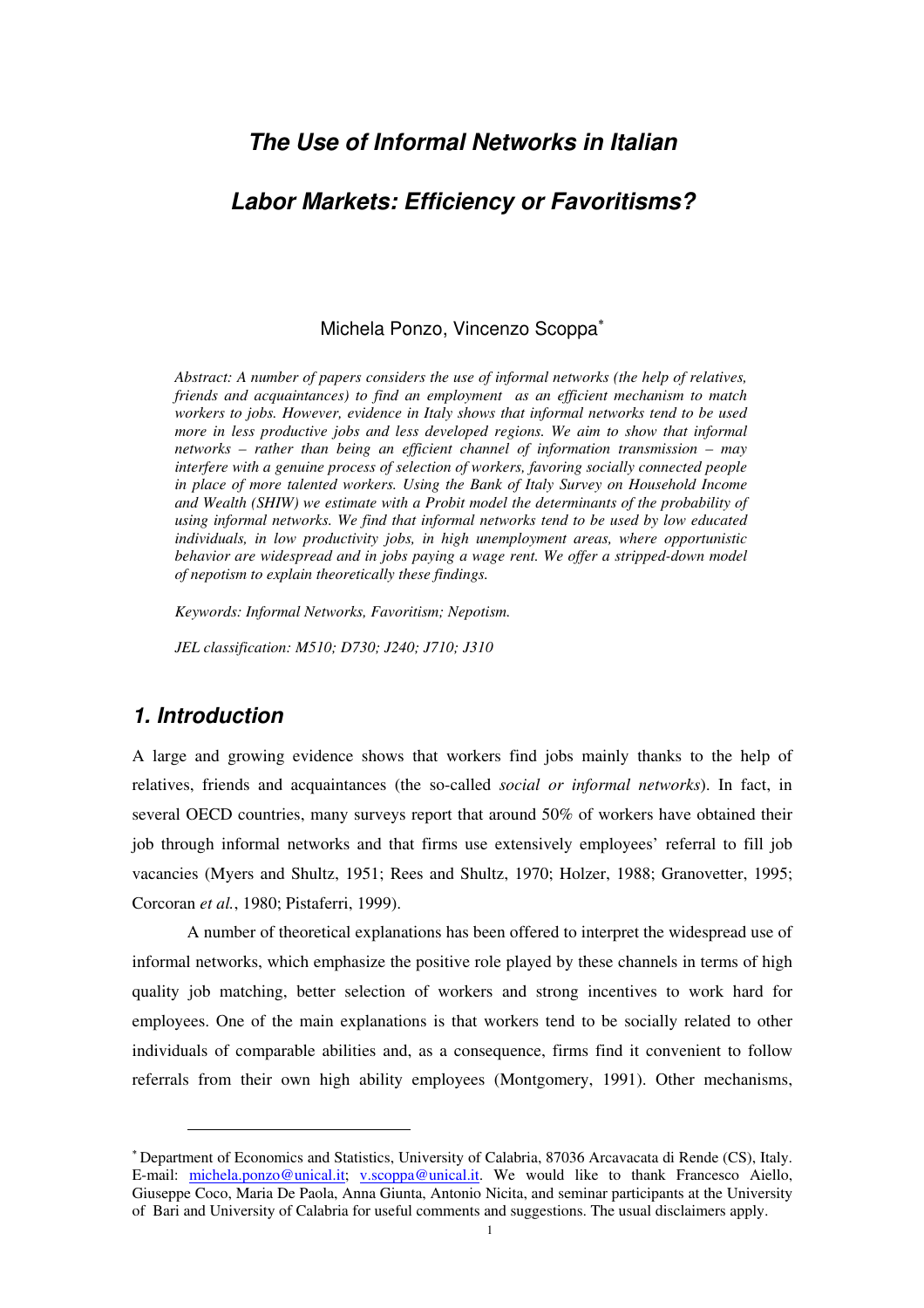considered in the literature, favoring the use of informal networks are: the importance of reputation of "signalers" and the possible consequences on their future career, the interest to have high ability co-workers if there is a team production in the firm, the peer-pressure which lowers monitoring costs (Rees, 1966; Saloner, 1985; De Paola and Scoppa, 2001; Kugler, 2003). Confirming these theoretically predictions, in US labor markets, researchers have often found that workers hired through informal networks are more productive (as measured by the perceived wage level) (Granovetter, 1995; Corcoran *et al.*, 1980).

However, in principle social relationships and family ties might interfere with a genuine process of selection, favoring socially connected people in place of more competent workers for the access to good jobs. Individuals belonging to the "old boy networks" may be preferred for reasons – such as loyalty, altruism, exchange of favors – unrelated to productivity. Goldberg (1982), reformulating Becker's theory of discrimination (Becker, 1971), has explained the preference of employers in hiring some particular categories of people, the so-called "positive discrimination". He coined the term "nepotism coefficient" to denote the increase in the employer's utility deriving from employing preferred workers. Furthermore, as we argue in a simple theoretical model, in an agency relationship favoritism can be shown not only by employers but also by employees when they try to help relatives or friends to acquire a job, satisfying their own interests.

In this paper, we consider this possible negative aspect related to social networks: they can be the channel through which low skilled but "connected" workers are selected, in place of more talented individuals, who lack informal ties.

The empirical evidence regarding the effects of informal networks on the quality of new employees for European countries is mixed. Several studies show that workers recruited through informal networks perceive lower wages in many European countries (Sylos Labini, 2006; Pistaferri, 1999; Pellizzari, 2004; Addison and Portugal, 2002; Bentolila, Michelacci and Suarez, 2004). These findings could represent the signal that informal networks do not always lead to an efficient job matching: connected workers could be selected as an exchange of favors or loyalty or mainly for "altruistic" reasons (individuals in charge of recruitment receive utility from the well-being of relatives or friends) and, as a consequence, individuals hired through informal networks might be characterized by lower productivity.

We aim to investigate these aspects more in depth. We analyze empirically the determinants of the use of informal networks to find a job in Italy, using the *Survey of Household Income and Wealth* (SHIW) conducted by the Bank of Italy in 2004 which contains information on the modalities followed by workers for the access to the labor market, as well as a wide variety of information on individual socio-demographic and economic characteristics.

In the econometric analysis we try to explain the factors determining the probability of using informal networks, estimating a Probit model. Since our aim is to verify if informal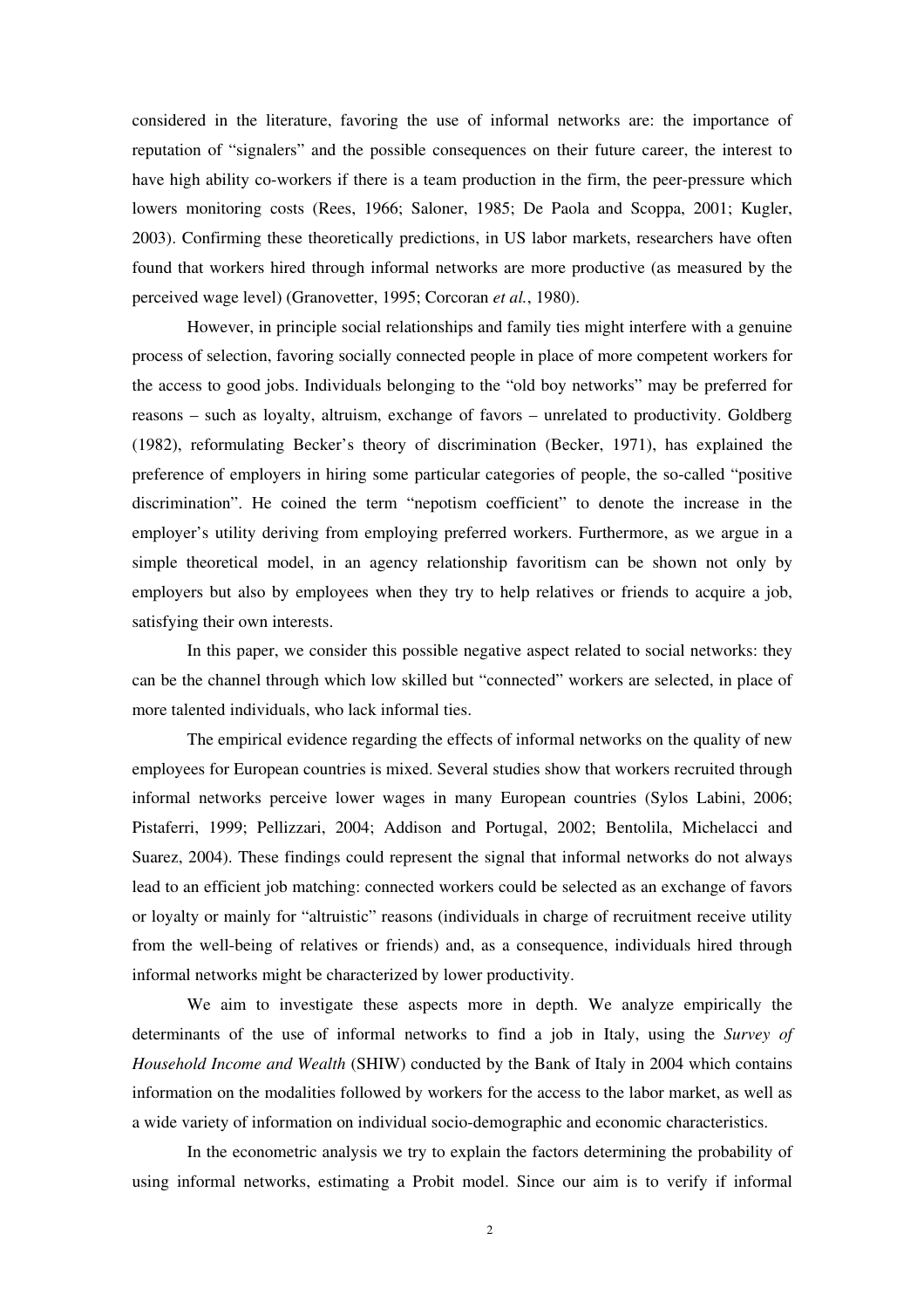networks hide favoritisms in recruitment, considered as opportunism in an agency relationship, we focus only on private employees, excluding self-employed (for whom no agency is established) and public sector employees – for whom the access to the job in Italy may formally take place only through a "public competition".

Our estimates show that the use of social networks is related to a number of factors which are in stark contrast with the "efficiency explanations": informal networks are used more frequently by low educated individuals, in small and low productivity firms, in less developed regions, in high unemployment labor markets, in jobs paying a wage rent. Our interpretation is that the use of informal channels represent the signal of favoritism activities followed in recruitment, as suggested in the work of Simon and Warner (1992).

We propose a very simple model of nepotism to explain theoretically these findings.

The paper is organized as follows. In section 2 we present a brief review of the literature on informal networks. In section 3 we proceed to describe the structure of the dataset. Section 4 contains the econometric analysis of the use of informal networks. Section 5 presents a theoretical model of nepotism to explain our findings. Concluding remarks follow.

# *2. A Brief Review of the Literature*

A wide and burgeoning literature has examined, both empirically and theoretically, the methods used by workers and firms in the job matching process.

The main aspect that emerges from these works is the predominant role played by social networks (networks of relatives, friends, acquaintances) in facilitating the search for jobs and the matching between firms and workers.

According to studies carried out by Myers and Shultz (1951), Rees and Shultz (1970), Granovetter (1995) and Corcoran *et al.* (1980) with reference to the United States, it emerges that approximately 50% of workers currently employed have found employment through relatives and friends networks. In addition, a study of Holzer (1988) shows that job search conducted jointly with friends and relatives is the most efficient search method among the young unemployed Americans.

From a study recently conducted by Pellizzari (2004), using data from the European Community Household Panel (ECHP) for the period 1994-1999, it emerges that informal contacts are widely used by both firms and workers in most European countries. The estimated probability of finding a job through the use of personal contacts is very high in countries like Spain (45%), Portugal (38.5%), Greece (45%), France (34.4%), and Italy (37.9%). On the contrary, this percentage is relatively low in the Scandinavian countries. In Denmark, for example, only 17.7% of young graduates has adopted this method as a channel to enter in the labor market, in Finland this percentage is even lower (13.3%).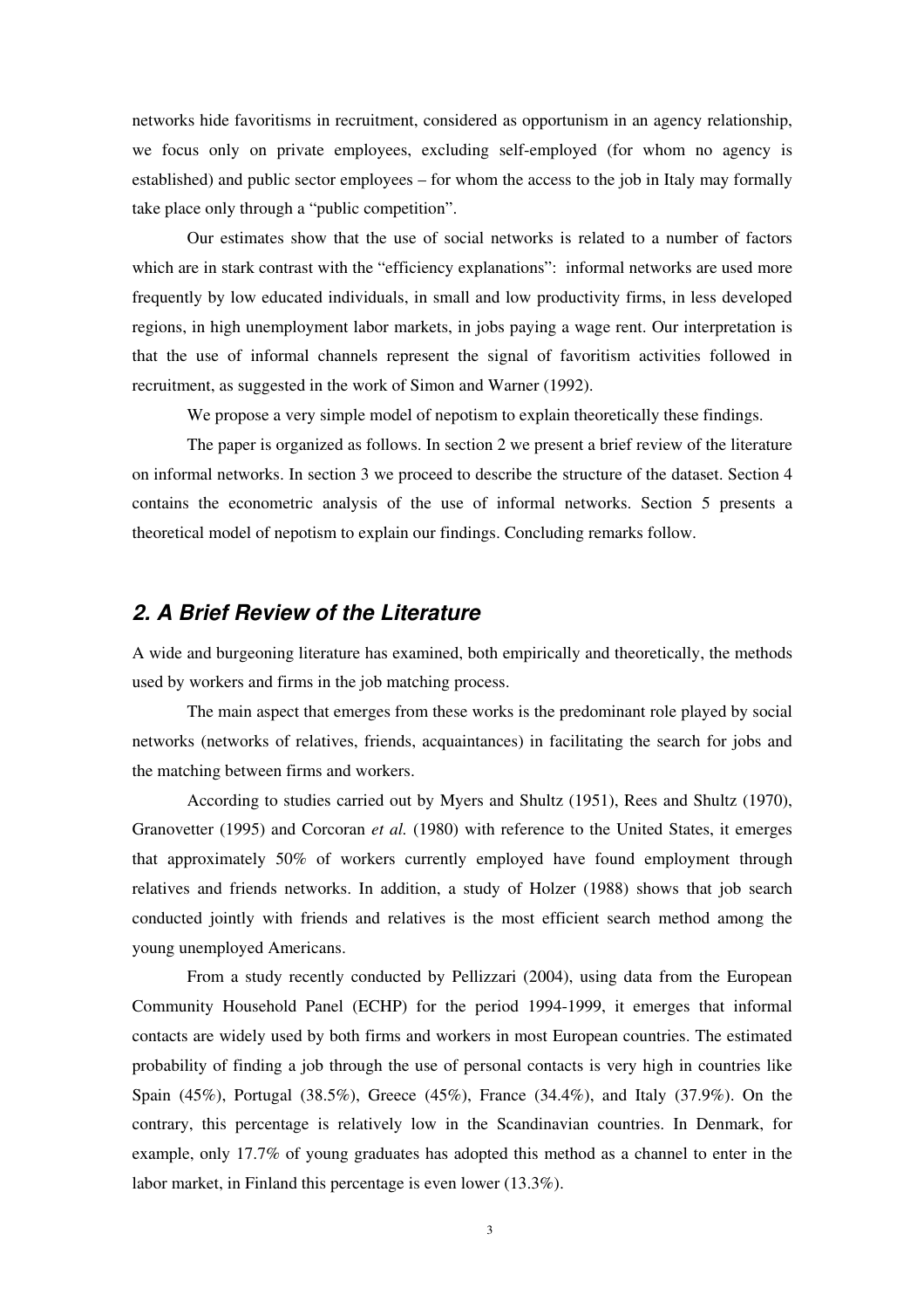From a theoretical point of view, a variety of explanations of the use of social networks has been offered, mainly highlighting the positive aspects of informal networks in improving the quality of job matching.

An important strand of literature moves from the assumption of the existence of imperfect information in the labor market: the firm typically does not know the characteristics and productivity of workers and the latter do not have an adequate knowledge of the job (for example, a worker does not know if the job offered is in line with his expectations in terms of tasks performed, career prospects, etc.). In this context, the informal networks, providing information both to employers about not observable characteristics of workers, and to workers on the quality of the job, allow the realization of job matching characterized by higher productivity and lower turnover (Simon and Warner, 1992) and at the same time enable firms to reduce costs of search and publicity of the job vacant. They show that the use of informal methods of job search through the "old boy network" (referrals) is related to higher wages at the beginning, but lead to lower wage growth afterwards (because the referral quality is already revealed at the beginning but that of not referral is learned from time to time). However they admit to not be able to discriminate between the hypothesis of good matching and that of favoritism.

Usually the informal channels taken into considerations by firms consist in signalling provided by other workers already operating in the firm. According to Montgomery (1991), workers are typically linked to other potential workers of comparable skills, so firms have convenience to accept reports from their highly productive workers because this allows them to recruit with high probability workers with equivalent capacity.

On the other hand, workers have an interest to signal only people with high skills to maintain with the employer a good reputation and to avoid negative impact on future career in the firm (Rees, 1966; Saloner, 1985).

In addition, current workers have incentive to promote the integration in the firm of new highly productive workers if the remuneration of the workers is at least partly related to the firm performance or at those obtained by the team of workers ( "team production").

According to these theories, since the informal channels allow the establishment of better match on the labor market, their use should be associated with higher productivity, lower turnover and higher wages.

Other analyses attempt to give an explanation for the presence of the signalling practice in terms of efficiency wages. Firms use this practice to select and monitor new recruits, because through "peer pressure" they may reduce the monitoring cost (Kugler, 2003). In fact, peer pressure is particularly effective if workers interacting in the workplace, are also linked by other social relations (Spagnolo, 1999). In addition, as shown by De Paola and Scoppa (2001), employing workers linked by family or friendship relation, firms are able to pay a lower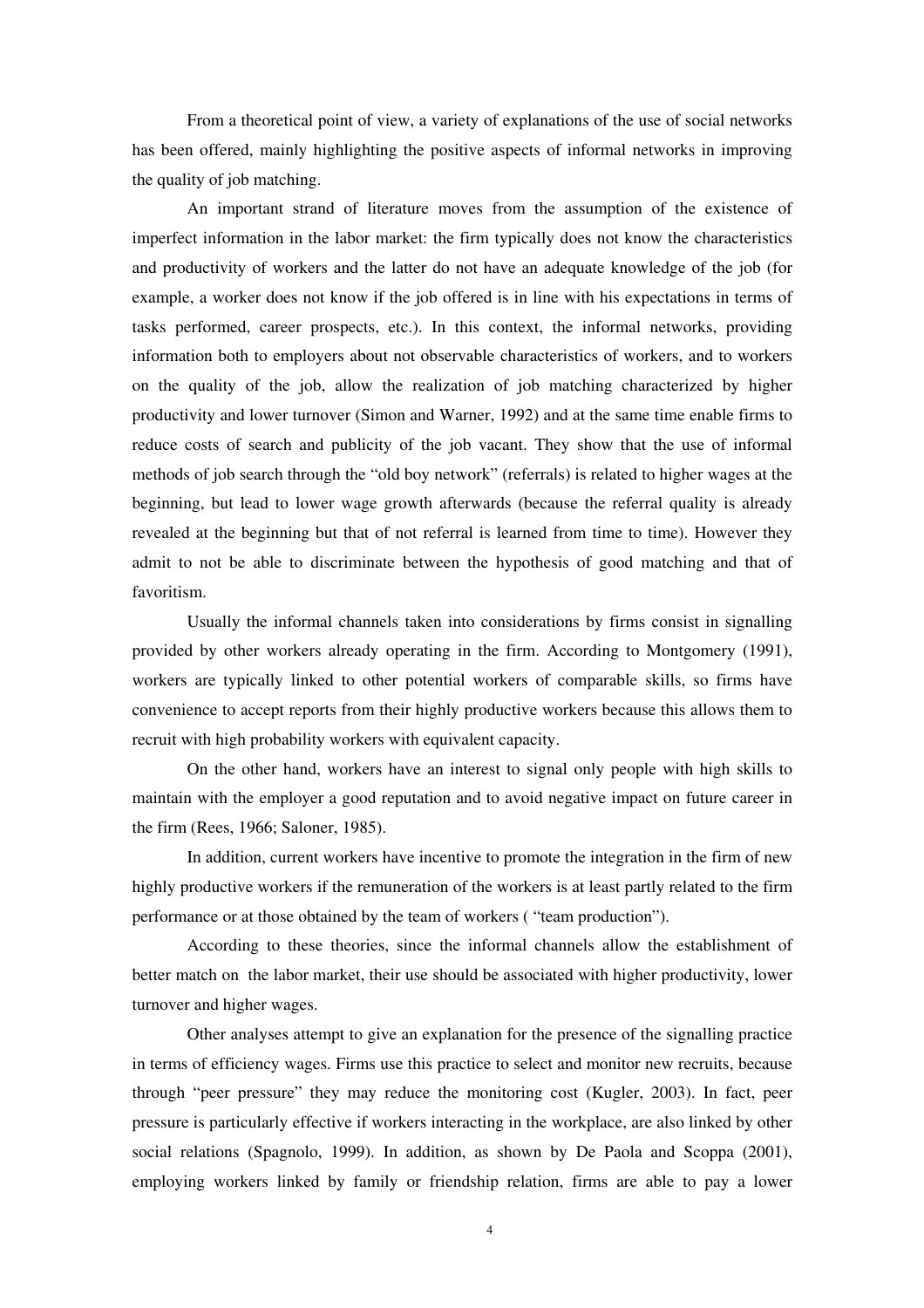"efficiency wage" through the use of a more severe threat, consisting of penalties (for example wage reductions, fewer career opportunities etc..) addressed to all members of the network in case someone of its members behaves on the job in an opportunistic way. By joining this type of contract, workers accept a wage reduction in order to obtain employment for their relatives: this choice may be optimal in situations in which the unemployment rate is high.<sup>1</sup>

#### *3. The Data*

This section briefly describes the data and the construction of the sample. The data source for our empirical analysis is the *Bank of Italy Survey on Household Income and Wealth* (SHIW) carried out by the Bank of Italy since 1979. The SHIW is a biannual household survey that covers all regions in Italy and contains a broad range of information on about 20,000 individuals covering a total of about 8,000 Italian households and about 13,000 income-earners distributed over about 300 Italian municipalities.<sup>2</sup>

We use data from the 2004 wave that provides detailed information on demographic and social characteristics of individuals in the households such as age, gender, marital status, education, region of residence, as well as on their working activity (earnings, employment status, type of occupation, industry, firm size, work experience, and so on).

Key for our analysis is a subset of questions about the methods undertaken by individuals in finding a job. The question we use to discriminate between individuals who obtained a job through informal networks and individuals who used formal methods is the following: "How did you find your actual job? The possible answers are listed in Table 1. Respondents were allowed to choose at most three different answers. A similar question has been asked to unemployed. Table 1 reports the percentage regarding the different methods of job search used by both employed and unemployed individuals.

| How did you get your job?                                       | Employed  | Unemployed |
|-----------------------------------------------------------------|-----------|------------|
|                                                                 |           |            |
| Contacted public job centre                                     | 11.39%    | 34.11%     |
| Took part in interview, selection process with private employer | 36.75%    | 37.62%     |
| Sat written/oral tests as part of public employment competition | 19.57%    | $10.62\%$  |
| Applied to take part in public employment competition           | 11.45%    | 14.80%     |
| Read job vacancies in daily press                               | 9.83%     | 28.53%     |
| Placed or answered advertisements in daily press                | $3.42\%$  | 6.83%      |
| Applied and/or sent resumé to private employers                 | 11.97%    | 20.31%     |
| Asked relatives, friends and acquaintances                      | $24.79\%$ | 35.24%     |
| Looked for job vacancies on the Internet                        | 0.66%     | $2.92\%$   |

 $<sup>1</sup>$  A few works have tried to directly verify if in jobs that tend to be transmitted from parents to children,</sup> this transmission is due to nepotism or can be instead ascribed to human capital or physical capital transfer. In a series of paper, Laband and Lentz find that in some professions (for example, for lawyers and doctors, see Laband and Lentz, 1989 and 1992), children have an unfair advantage and are favored beyond their merits. On the contrary, Groothuis and Groothuis (2006) do not find nepotism in NASCAR cup drivers, since performance of family connected individuals are not lower than other drivers.

<sup>2</sup> SHIW data are freely available at www.bancaditalia.it.

 $\overline{a}$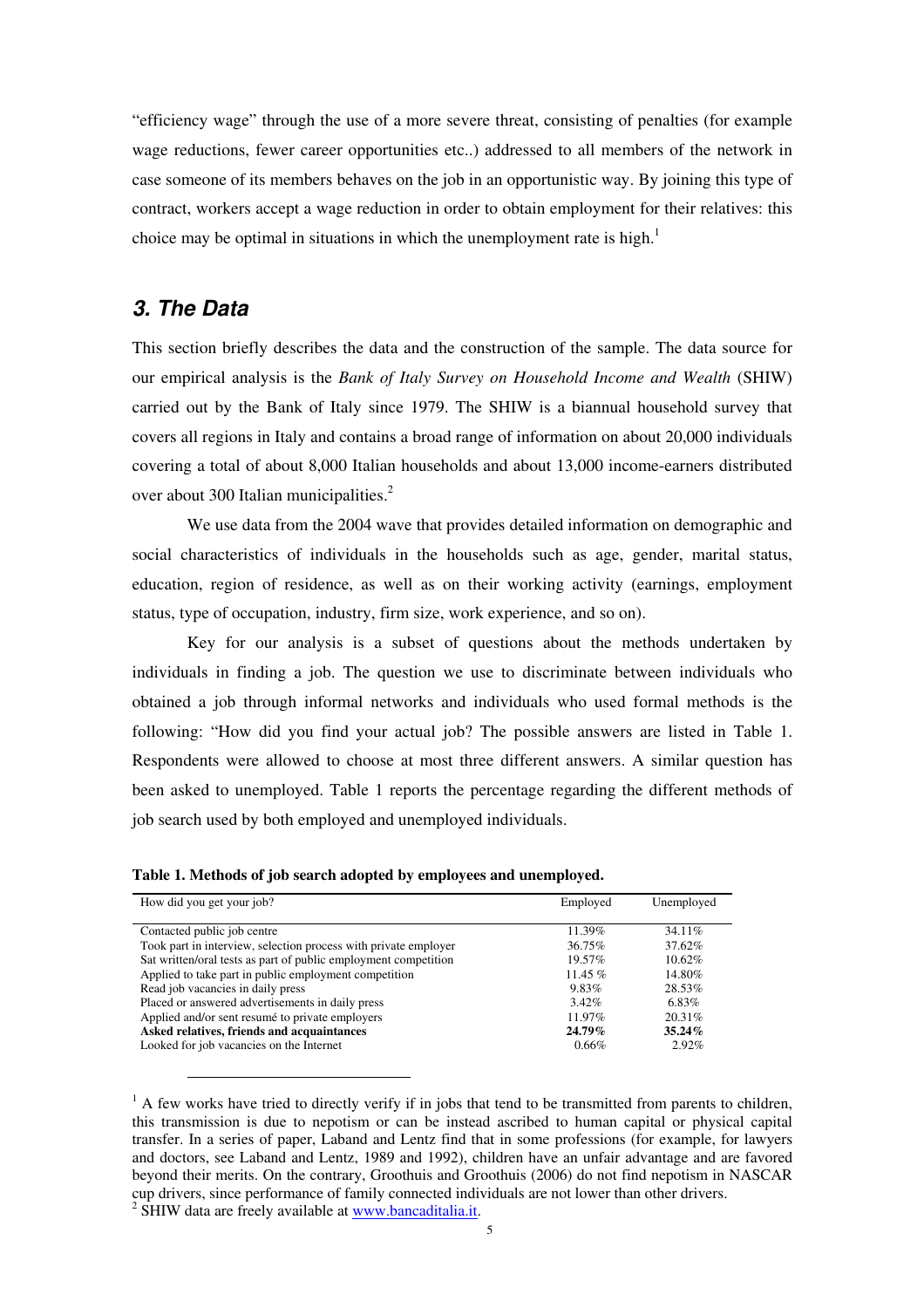| Contacted private employment agency or temporary work agency | $0.90\%$ | 6.17%    |
|--------------------------------------------------------------|----------|----------|
| Looked for land, premises, equipment to start up business    | 2.66%    | $0.33\%$ |
| Applied for permits, licences, loans to start up business    | 5.55%    | $0.66\%$ |
| Other steps                                                  | $0.62\%$ | $0.53\%$ |

Table 1 shows that among employees in our sample almost 25% have found their job through social networks. It is the most widespread method, second only at the practice consisting in taking part in interview or a selection process with private employers (37%). If we consider unemployed, the percentage is even higher: 35% of them have tried to find a job through social networks. These results highlight the quantitative importance in Italy of informal networks to find a job.

To describe the phenomenon and to document the characteristics of the individuals who have used informal networks, we define the dependent dichotomous variable "*Informal*" that takes value one if the respondent got her job through social or family connections and zero otherwise. Table 2 lists the descriptive statistics for the main variables used in the analysis.

| Variables                  | Obs. | Mean   | Std.Dev. | Min          | Max     |
|----------------------------|------|--------|----------|--------------|---------|
| <b>Informal</b>            | 3983 | 0.305  | 0.460    | $\mathbf{0}$ | 1       |
| Woman                      | 3996 | 0.363  | 0.481    | $\mathbf{0}$ | 1       |
| Education                  | 3996 | 10.332 | 3.387    | $\Omega$     | 20      |
| <b>Married</b>             | 3996 | 0.571  | 0.495    | $\mathbf{0}$ | 1       |
| Age                        | 3996 | 38.389 | 10.231   | 16           | 65      |
| Number of Jobs Held        | 3995 | 2.027  | 1.782    | 1            | 30      |
| Family Network Size        | 3996 | 6.311  | 3.801    | 1            | 25      |
| North-West                 | 3996 | 0.278  | 0.448    | $\Omega$     | 1       |
| North-East                 | 3996 | 0.269  | 0.444    | $\mathbf{0}$ | 1       |
| Centre                     | 3996 | 0.220  | 0.414    | $\Omega$     | 1       |
| South                      | 3996 | 0.151  | 0.358    | $\Omega$     | 1       |
| <i>Islands</i>             | 3996 | 0.081  | 0.273    | $\Omega$     | 1       |
| Very Small City $($ < 20)  | 3996 | 0.469  | 0.499    | $\mathbf{0}$ | 1       |
| Small City (20-40)         | 3996 | 0.130  | 0.336    | $\mathbf{0}$ | 1       |
| Medium City $(40-500)$     | 3996 | 0.275  | 0.447    | $\Omega$     | 1       |
| Large City $($ >500)       | 3996 | 0.126  | 0.332    | $\Omega$     | 1       |
| Worker's Productivity      | 3909 | 14.356 | 7.673    | 0.25         | 125     |
| Wage Rent                  | 3909 | 0.144  | 6.871    | $-21.679$    | 110.636 |
| <b>Small Firm</b>          | 3996 | 0.460  | 0.498    | $\mathbf{0}$ | 1       |
| <b>Medium Firm</b>         | 3996 | 0.316  | 0.465    | $\Omega$     | 1       |
| Large Firm                 | 3996 | 0.199  | 0.399    | $\theta$     | 1       |
| Regional Unemployment Rate | 3996 | 8.589  | 5.771    | 3.342        | 22.533  |

**Table 2. Descriptive statistics of the variables used in the econometric analysis.** 

Females make up 36% of the sample. Education represents the number of years of schooling.<sup>3</sup> The average number of years of education is 10.3. Married people are  $57\%$ .<sup>4</sup> Individuals employed in small firm (with fewer than 20 employees) make up 46%, 32% works in medium firms (20-99 employees) while 20% works in large firms (100 or more employees).

 $\ddot{\phantom{a}}$ 

<sup>&</sup>lt;sup>3</sup> *Education* is set at 0 for no educational qualification; 5 for elementary school; 8 for middle school; 11 for some high school; 13 for high school; 18 for university; 20 for a postgraduate qualification.

<sup>&</sup>lt;sup>4</sup> We set *Married* equal to zero if the individual has never got married, is widowed, separated or divorced.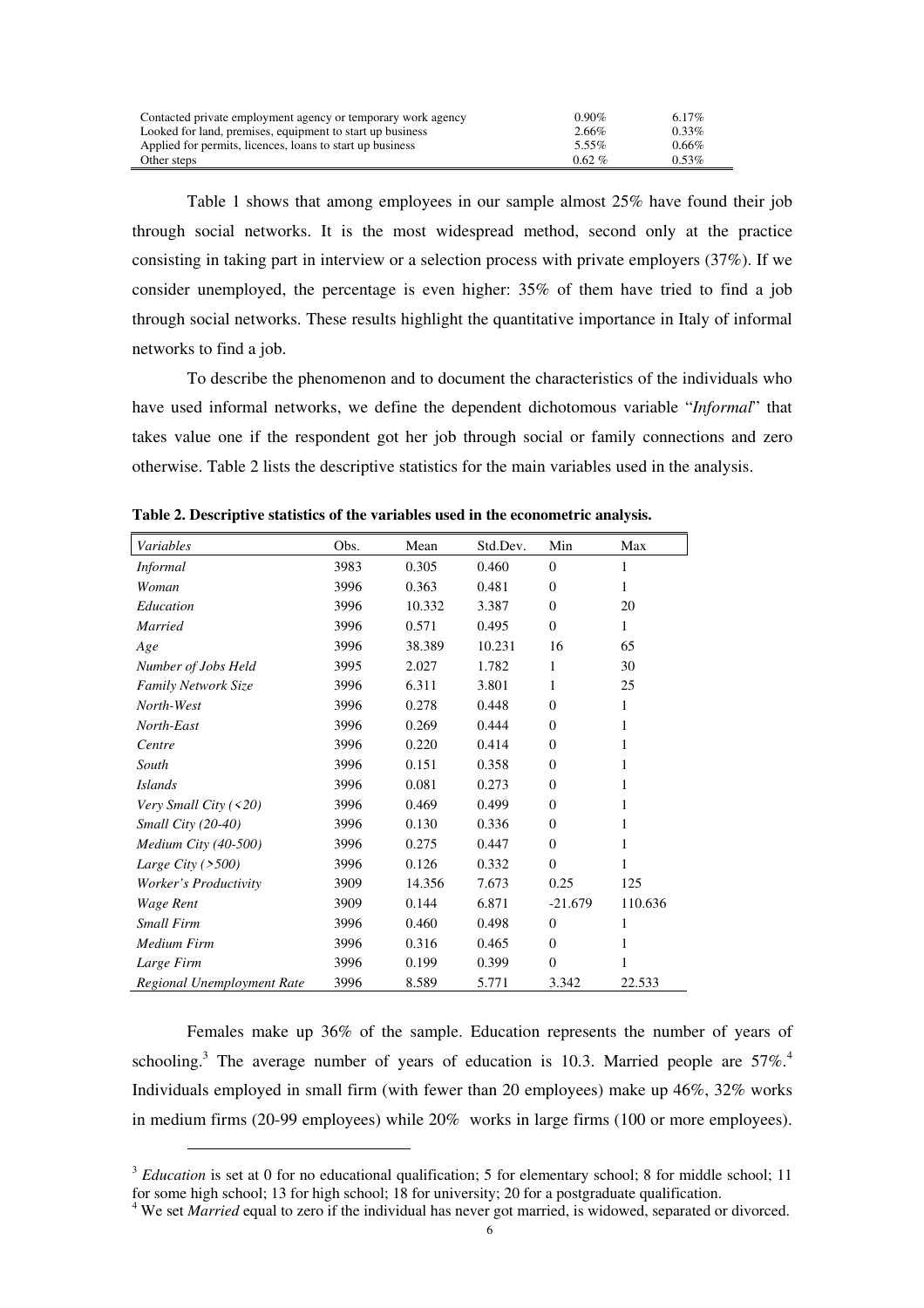Residents in the North-West or North-East constitute 55%, 22% lives in the Centre and 23% lives in the South and on the Islands. $5$ 

People living in very small towns (below 20,000 inhabitants), make up 47% of the sample. The average *Number of job held* (including the present job) by a worker is 2. *Family network size* is the number of adults in the household plus the number of brothers and sisters of the household head or his spouse plus the number of their children living outside the household. The average *Family network size* is 6.3.

Worker's earnings (measured in thousands of euros) are used as a proxy of *Labour Productivity*. The average level is 14.4. Furthermore, we calculate a variable called *Wage Rent*, defined as the difference between the worker's wage and the average wage he/she could earn in alternative occupations in the same region and in the same industry in which he is employed. The average *Regional Unemployment rate* is 8.6.

Preliminary evidence shows that the use of informal networks is very heterogeneous according to individual and socio-demographic characteristics. 29% of men uses informal networks and 23% of women. The South and the Islands are the regions where social connections are more pervasive: respectively 32% and 36%. Furthermore, evidence shows that jobs found through personal contacts are concentrated among less educated people: 37% of individuals with less than high-school use informal networks, while only 18% of high school graduate and 9% of individuals with a college degree use them. Furthermore, the use of informal networks is prevalent among workers with low-earnings.

A more complete analysis of the use of informal networks is carried out through the econometric estimations in the next section.

# *4. An Econometric Analysis of the Use of Informal Networks in Italy*

In this Section in order to analyze the characteristics of the individuals who used informal networks, we estimate the probability of using informal networks with several specifications of a Probit model.

We restrict our sample to private employees, aged between 15 and 65 years. Although we have information on job search methods of self-employed workers and unemployed, in the econometric analysis we consider only employees since our aim is to investigate if informal networks are a channel used to favor connected people: obviously, this aspect is not important

 $\overline{a}$ 

<sup>&</sup>lt;sup>5</sup> North-West includes the following regions: Piedmont, Valle d'Aosta, Lombardy, Liguria; North-East includes Veneto, Trentino Alto Adige, Friuli Venezia Giulia, Emilia Romagna; Centre includes Tuscany, Lazio, Marche, Umbria; South includes Abruzzi, Campania, Apulia, Molise, Basilicata, Calabria; Islands includes Sicily and Sardinia.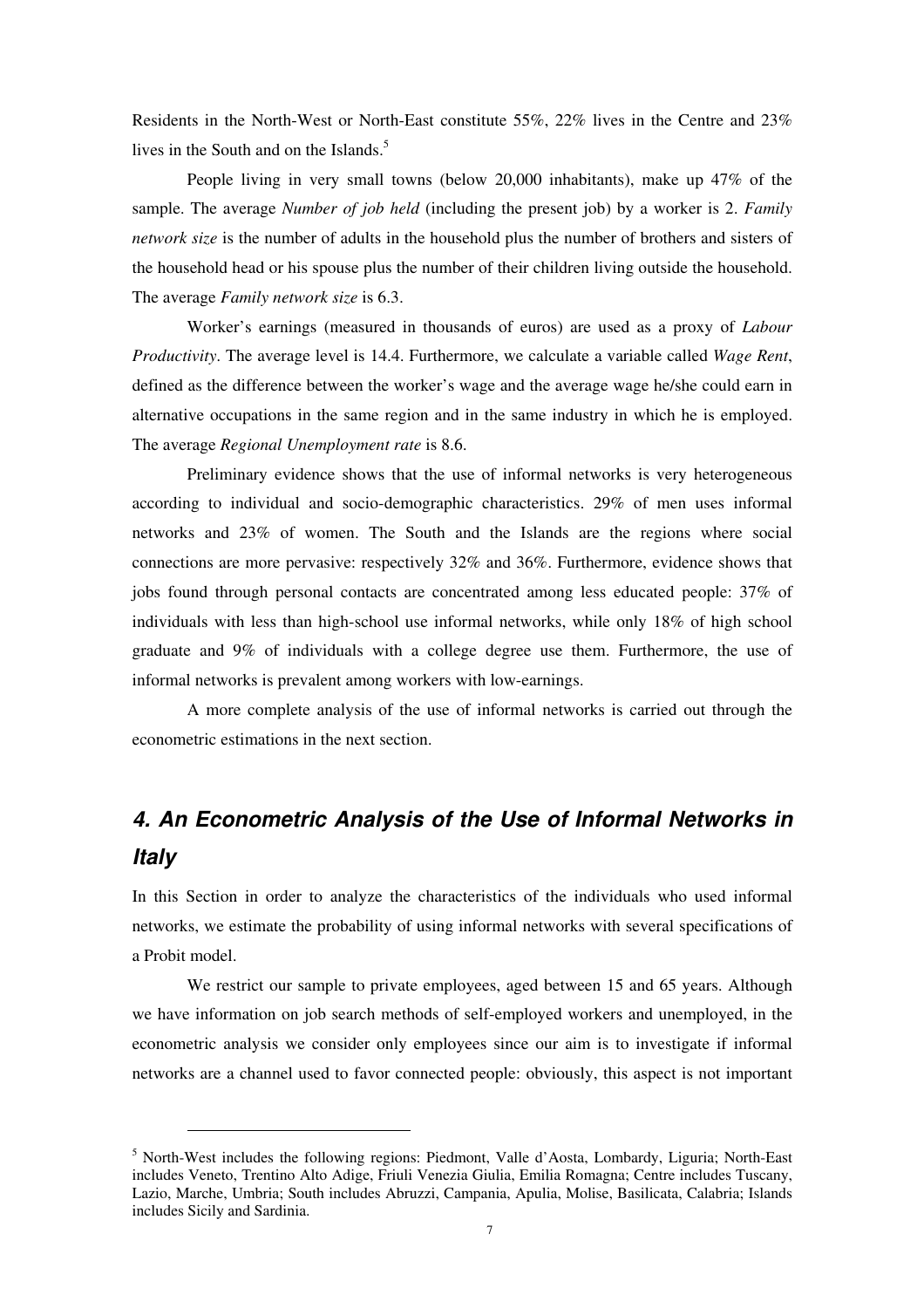in the case of self-employed workers and it is not observable for public employees since they have to go through public competition to get a job.

In Table 3 are reported our estimates of Probit models. The dependent variable is *Informal*. The reported coefficients in the Table are marginal effects, evaluated at the mean values of the explanatory variables in the sample. In all the equations sample weights provided in the dataset are used.

| Sample: Private employees. The coefficients represent the marginal effects. |             |             |             |             |             |
|-----------------------------------------------------------------------------|-------------|-------------|-------------|-------------|-------------|
|                                                                             | (1)         | (2)         | (3)         | (4)         | (5)         |
| Female                                                                      | $-0.000$    | 0.003       | $-0.029$    | $-0.035$    | $-0.034$    |
|                                                                             | (0.020)     | (0.021)     | (0.021)     | (0.021)     | (0.021)     |
| Married                                                                     | 0.014       | 0.004       | 0.034       | 0.034       | 0.033       |
|                                                                             | (0.020)     | (0.020)     | (0.021)     | (0.021)     | (0.021)     |
| Education                                                                   | $-0.026***$ | $-0.024***$ | $-0.020***$ | $-0.018***$ | $-0.018***$ |
|                                                                             | (0.003)     | (0.003)     | (0.003)     | (0.003)     | (0.003)     |
| North-East                                                                  | $0.055*$    | $0.066**$   | $0.071**$   | $0.059*$    |             |
|                                                                             | (0.030)     | (0.030)     | (0.031)     | (0.031)     |             |
| Centre                                                                      | 0.039       | $0.052*$    | 0.040       | 0.027       |             |
|                                                                             | (0.029)     | (0.030)     | (0.030)     | (0.030)     |             |
| South                                                                       | $0.186***$  | $0.176***$  | $0.128***$  | $0.082**$   |             |
|                                                                             | (0.035)     | (0.036)     | (0.036)     | (0.037)     |             |
| Islands                                                                     | $0.379***$  | $0.367***$  | $0.282***$  | $0.218***$  |             |
|                                                                             | (0.041)     | (0.042)     | (0.045)     | (0.047)     |             |
| Small City (20-40)                                                          | $-0.034$    | $-0.030$    | $-0.033$    | $-0.030$    | $-0.038$    |
|                                                                             | (0.026)     | (0.026)     | (0.026)     | (0.026)     | (0.026)     |
| Medium City (40-500)                                                        | $-0.037*$   | $-0.027$    | $-0.030$    | $-0.026$    | $-0.024$    |
|                                                                             | (0.021)     | (0.022)     | (0.022)     | (0.022)     | (0.022)     |
| Large City $(>500)$                                                         | $-0.128***$ | $-0.111***$ | $-0.105***$ | $-0.104***$ | $-0.135***$ |
|                                                                             | (0.029)     | (0.030)     | (0.031)     | (0.031)     | (0.029)     |
| Family Network Size                                                         |             | $0.012***$  | $0.011***$  | $0.011***$  | $0.011***$  |
|                                                                             |             | (0.003)     | (0.003)     | (0.003)     | (0.003)     |
| Number of Jobs Held                                                         |             | $0.016***$  | $0.016***$  | $0.016***$  | $0.017***$  |
|                                                                             |             | (0.006)     | (0.006)     | (0.006)     | (0.006)     |
| Medium Firm Employee                                                        |             |             | $-0.113***$ | $-0.110***$ | $-0.110***$ |
|                                                                             |             |             | (0.021)     | (0.021)     | (0.021)     |
| Large Firm Employee                                                         |             |             | $-0.121***$ | $-0.113***$ | $-0.114***$ |
|                                                                             |             |             | (0.026)     | (0.026)     | (0.026)     |
| Worker's Productivity                                                       |             |             | $-0.006***$ | $-0.020***$ | $-0.021***$ |
|                                                                             |             |             | (0.002)     | (0.004)     | (0.004)     |
| Wage Rent                                                                   |             |             |             | $0.016***$  | $0.018***$  |
|                                                                             |             |             |             | (0.004)     | (0.004)     |
| Regional Unemployment Rate                                                  |             |             |             |             | $0.007***$  |
|                                                                             |             |             |             |             | (0.002)     |
| Observations                                                                | 3983        | 3983        | 3896        | 3896        | 3896        |
| Pseudo R-squared                                                            | 0.088       | 0.098       | 0.119       | 0.125       | 0.121       |
| Log-likelihood                                                              | $-2233.540$ | $-2209.126$ | $-2117.906$ | $-2104.122$ | $-2112.933$ |
| obs. P                                                                      | 0.305       | 0.305       | 0.308       | 0.308       | 0.308       |

**Table 3. Probit Model Estimates.** Dependent variable: *Informal*.

Notes: the dependent variable is *Informal* that takes value 1 if the individual has used informal networks to find a job. Sample weights are used. The standard errors (correct for heteroscedasticity) are reported in parenthesis. The symbols \*\*\*, \*\*, \* show that the coefficients are statistically significant, respectively, at 1, 5, and 10 percent levels.

Column (1) shows the estimates of a model in which we only use socio-demographic characteristics as explanatory variables. Female and married people do not appear to use more frequently informal networks. On the other hand, education is strongly negatively related to the use of informal networks: one more year of education reduces the probability of using the informal channel of search of about 2.6 percentage points. The coefficient is significant at the 1 percent level. The dummies representing geographical areas have been entered in the regression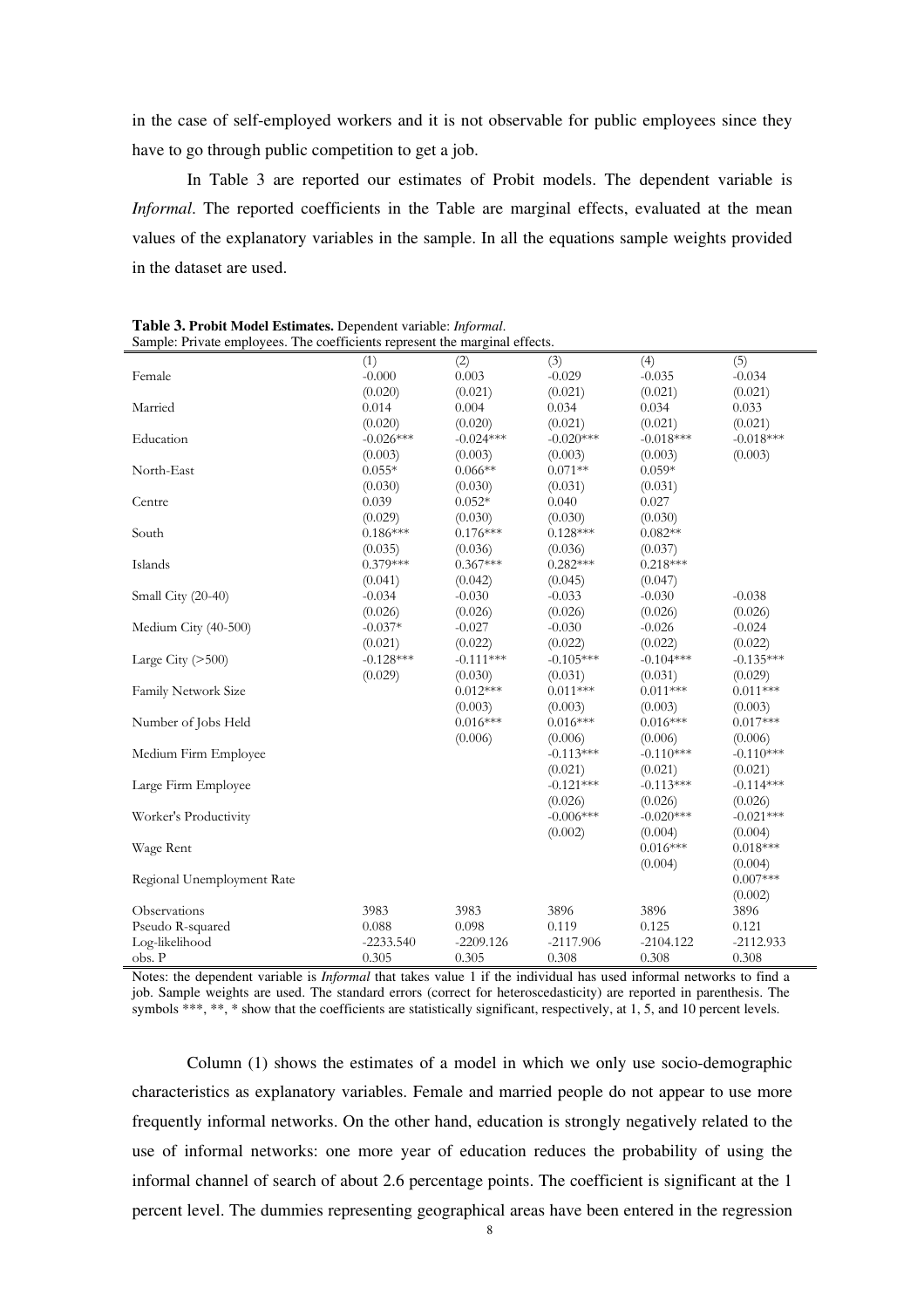to capture the effects of different regional labor markets or heterogeneity in the type of social relationships established among individuals. Results in column (1) show that regions in South and Islands (the less developed areas of Italy) use much more intensely informal networks, respectively 19 and 38 percentage points more than North-West regions, the reference category.

In regression (1), we also control for city size dummies. Results show that informal networks are used much more often in small cities (fewer than 20,000 inhabitants): in cities of more than 40,000 inhabitants informal networks are used 4% less than in small towns, while are used 13% less in cities larger than 500,000 inhabitants. This finding confirms the idea that more intense social ties are established in towns with a low number of inhabitants rather than in the large cities since it is easier to entertain personal relationships and to extend the network of acquaintances.

In column (2) we consider two factors that may affect the extent of the network of connections: *Family Network Size* and the *Number of Jobs Held*. The estimates show that one more member in the family network increases by 1.2% percentage point the probability of using informal networks (strongly significant at the 1 percent level). Similarly, the number of jobs held significantly increases the probability of finding a job through informal networks  $(+1.6\%)$ : past job experience allows a worker to enlarge the network of acquaintances with ex-colleagues and so on (see also Cingano and Rosolia, 2007).

In column (3) we consider as explanatory variables *Worker's Productivity* (as proxied by the worker's wage) and two firm size dummies: *Medium Firm* (20-99 employees) and *Large Firm* (100 or more employees). The results show that – even controlling for worker's educational level – informal networks tend to be used much less for high-productivity jobs (the coefficient is significant at the 1 percent level). Furthermore, informal networks are used primarily in small firms: employees in medium and large firms have a probability of using informal networks about 12 percentage points lower.

In column (4) we include as explanatory variable the worker's wage rent. We expect that the interests of a worker to search informal channels are higher the larger the wage rent he/she might obtain in a given job. On the other hand, in jobs paying a wage rent there is a greater interest for current employees to contact relatives and friends to allow them to gain a nice wage. We find that an increase in the wage rent strongly increases the probability of using informal channels. The simple model we propose in Section 5 offers a theoretical explanation for this finding.

In column (5) we consider the unemployment rate at regional level. Regional unemployment rates are taken by 2004 Labor Force Survey conducted by ISTAT (the National Statistic Institute). It is plausible to think that the propensity to use informal channels as job search method may depend on the state of the regional labor market. The estimates show that the unemployment rate is highly significant: the probability of using informal channels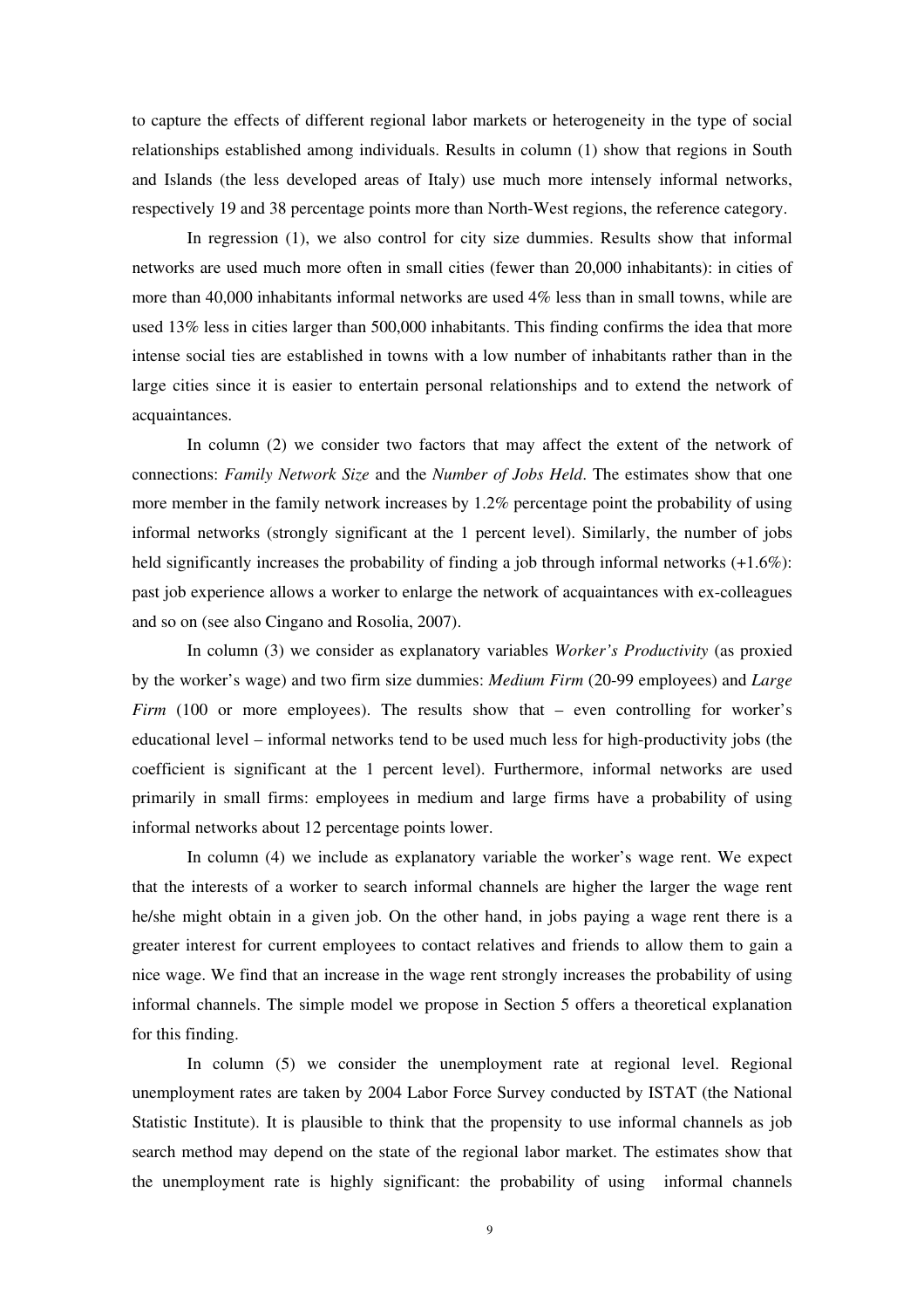increases by a 0.7 percentage point for each point of unemployment.<sup>6</sup> Note that since the unemployment rate is defined at regional level, perfect collinearity does not allow us to estimate regional dummies. The standard errors reported in column (5) are corrected for the potential clustering of the residual at the regional level.

In Table 4 we also report the OLS estimates as robustness exercise and useful comparison with respect to the Probit estimates shown in Table 3 (see Angrist, 1999). From Table 4 it emerges that the estimated coefficients and their significance levels using OLS are very similar to Probit estimations.

| sampie. I fivate employées. |             |             |             |             |             |
|-----------------------------|-------------|-------------|-------------|-------------|-------------|
|                             | (1)         | (2)         | (3)         | (4)         | (5)         |
| Female                      | $-0.000$    | 0.003       | $-0.019$    | $-0.023$    | $-0.022$    |
|                             | (0.019)     | (0.019)     | (0.019)     | (0.019)     | (0.019)     |
| Married                     | 0.015       | 0.006       | 0.029       | 0.030       | 0.029       |
|                             | (0.019)     | (0.019)     | (0.019)     | (0.019)     | (0.019)     |
| Education                   | $-0.024***$ | $-0.022***$ | $-0.019***$ | $-0.017***$ | $-0.017***$ |
|                             | (0.003)     | (0.003)     | (0.003)     | (0.003)     | (0.003)     |
| North-East                  | $0.051*$    | $0.062**$   | $0.064**$   | $0.055**$   |             |
|                             | (0.026)     | (0.026)     | (0.026)     | (0.026)     |             |
| Centre                      | 0.037       | $0.050**$   | $0.041*$    | 0.032       |             |
|                             | (0.024)     | (0.024)     | (0.024)     | (0.024)     |             |
| South                       | $0.175***$  | $0.165***$  | $0.130***$  | $0.096***$  |             |
|                             | (0.031)     | (0.031)     | (0.032)     | (0.032)     |             |
| <b>Islands</b>              | $0.364***$  | $0.348***$  | $0.282***$  | $0.237***$  |             |
|                             | (0.038)     | (0.038)     | (0.039)     | (0.040)     |             |
| Small City (20-40)          | $-0.034$    | $-0.031$    | $-0.034$    | $-0.032$    | $-0.041$    |
|                             | (0.026)     | (0.026)     | (0.026)     | (0.026)     | (0.027)     |
| Medium City (40-500)        | $-0.034$    | $-0.024$    | $-0.029$    | $-0.025$    | $-0.022$    |
|                             | (0.021)     | (0.021)     | (0.021)     | (0.021)     | (0.021)     |
| Large City $($ >500)        | $-0.114***$ | $-0.092***$ | $-0.082***$ | $-0.080***$ | $-0.122***$ |
|                             | (0.028)     | (0.028)     | (0.029)     | (0.028)     | (0.029)     |
| <b>Family Network Size</b>  |             | $0.012***$  | $0.012***$  | $0.011***$  | $0.011***$  |
|                             |             | (0.003)     | (0.003)     | (0.003)     | (0.002)     |
| Number of Jobs Held         |             | $0.015**$   | $0.015**$   | $0.015**$   | $0.015***$  |
|                             |             | (0.006)     | (0.006)     | (0.006)     | (0.006)     |
| Medium Firm Employee        |             |             | $-0.116***$ | $-0.113***$ | $-0.114***$ |
|                             |             |             | (0.021)     | (0.021)     | (0.021)     |
| Large Firm Employee         |             |             | $-0.124***$ | $-0.112***$ | $-0.114***$ |
|                             |             |             | (0.026)     | (0.026)     | (0.026)     |
| Worker's Productivity       |             |             | $-0.003**$  | $-0.014***$ | $-0.016***$ |
|                             |             |             | (0.001)     | (0.003)     | (0.003)     |
| Wage Rent                   |             |             |             | $0.013***$  | $0.014***$  |
|                             |             |             |             | (0.003)     | (0.003)     |
| Regional Unemployment Rate  |             |             |             |             | $0.009***$  |
|                             |             |             |             |             | (0.002)     |
| Constant                    | $0.497***$  | $0.359***$  | $0.440***$  | $0.601***$  | $0.603***$  |
|                             | (0.039)     | (0.047)     | (0.048)     | (0.060)     | (0.060)     |
| <i><b>Observations</b></i>  | 3989        | 3989        | 3896        | 3896        | 3896        |
| R-squared                   | 0.107       | 0.118       | 0.140       | 0.146       | 0.141       |

**Table 4. Ordinary Least Square Estimates.** Dependent variable: *Informal*. Sample: Private employees.

Notes: OLS estimates. The dependent variable is *Informal* that takes value 1 if the individual has used informal networks to find a job. Sample weights are used. The standard errors (correct for heteroscedasticity) are reported in parenthesis. The symbols \*\*\*, \*\*, \* show that the coefficients are statistically significant, respectively, at  $1, 5$ , and  $10$ percent levels.

 $\ddot{\phantom{a}}$ 

<sup>&</sup>lt;sup>6</sup> We have also considered the rate of employment instead of unemployment – because the latter could be biased because of discouraged workers who do not search for jobs – obtaining substantially similar results (not reported).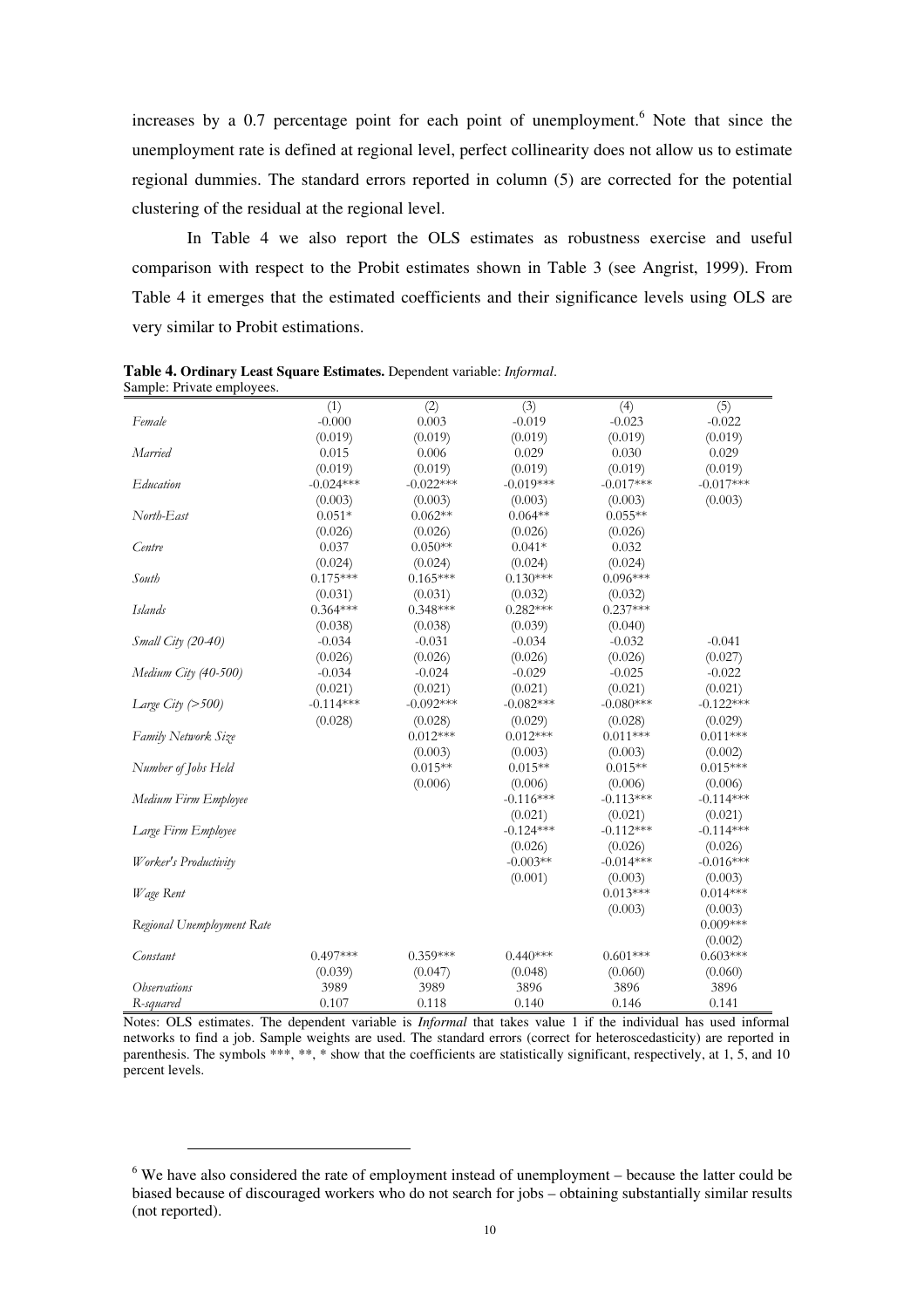# *5. Informal Networks and Favoritisms in Recruitment*

Several findings emerged in the previous Section are in stark contrast with theories that consider informal networks as an efficient method of matching between firms and workers. In this Section we offer a very simplified version of the model of nepotism presented in Ponzo and Scoppa (2008) in order to explain theoretically some puzzling empirical findings.

Whereas it is difficult to reconcile nepotism carried out by employers with their profit maximizing behavior, it is easier to explain favoritism in recruitment by making recourse to an agency relationship in an organization in which the decision-maker (in charge of recruitment decisions) is an agent of a principal and he will not be significantly penalized by favoring friends or relatives (while obtaining personal benefits) even if they are low-productivity candidates.

We consider a firm or an organization in which a wage *W* is paid to lower-level employees and the alternative wage (outside option) for these workers is *w* , so that a wage rent equal to  $(W - w)$  is paid.<sup>7</sup> The manager in charge for recruitment is an agent of the principalowner and he earns a performance-related pay:  $W_M = b\Pi$ , where *b* is a parameter,  $0 \le b \le 1$ , representing the "power" of incentives and  $\Pi$  are firm profits. The higher is *b*, the more the manager's pay depends on firm performance ("high-powered incentives").

Job applicants in the population are heterogeneous with respect to their productivity: workers may have productivity  $Y_B$  (low productivity) or  $Y_G$  ("high productivity), where  $Y_G > Y_B$ . The manager's utility – if he behaves loyally in the recruitment task, choosing a high productivity worker – is:

$$
U_H = b(Y_G - W)
$$

where  $(Y_G - W)$  are firm profits.

 $\overline{a}$ 

Suppose that the manager belongs to a network of relatives and friends. If the manager favors his low-ability "nephew" or a friend of his, he might obtain a pecuniary benefit, or alternatively his utility may be increased because he cares for his relative's or friend's utility (altruistic favoritism). In fact, the hired worker increases his utility by  $(W - w)$ . In order to relate this aspect to the empirical analysis, we presume that these types of hiring would be classified by employees as obtained through "informal networks".

<sup>&</sup>lt;sup>7</sup> Wage rents might be justified by a variety of reasons: efficiency wages, union and public sector wage premium. Krueger and Summers (1988), among others, document that workers employed in some sectors gain a considerable wage rent, controlling for observable firm and worker characteristics. Unionized and large firms typically pay a wage premium ranging from 15-16% to 30% (Blanchflower and Bryson, 2003; Card, 1996). Gregory and Borland (1999) show that for most OECD countries public wages are higher than private wages. Controlling for relevant worker characteristics public sector workers obtain wages that exceed private sector workers by 10% to 25% and that long queue wait for public sector jobs (Krueger, 1988).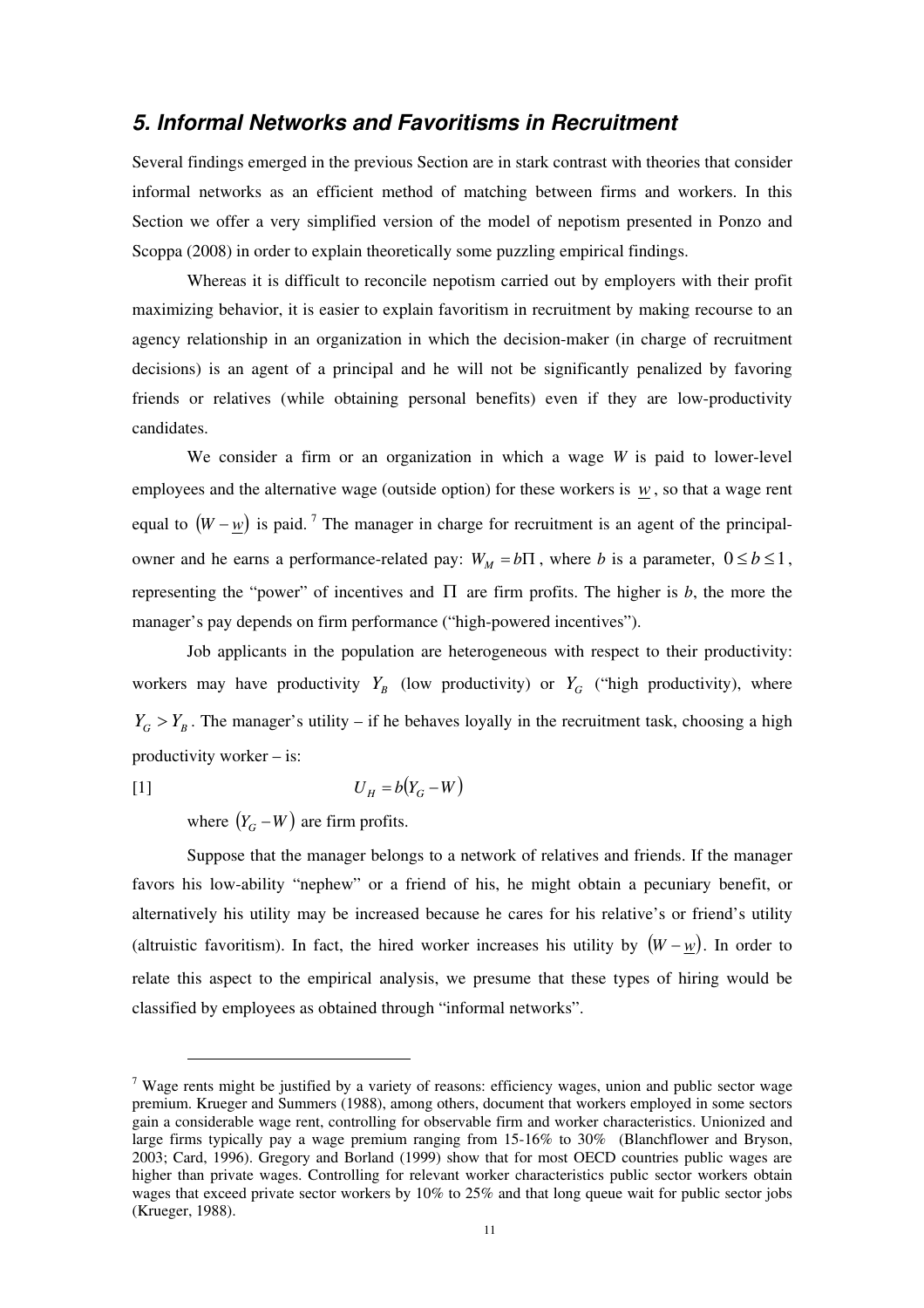Without distinguishing between pecuniary or altruistic benefits, we suppose that the utility of the manager increases by a fraction of the wage rent  $\lambda(W - w)$ , where  $0 \le \lambda \le 1$ , if he favors the recruitment of a relative or a friend. On the other hand, we suppose that if the manager *i* indulges in favoritism, he incurs in moral costs denoted by  $c_i$ . Individuals are heterogeneous as regards moral costs and  $c_i$  is distributed in the population according to a density probability function  $f(c)$  and cumulative distribution function  $F(c)$ .

If the manager favors the hiring of a connected agent, the manager's utility is:

$$
U_F = \lambda (W - \underline{w}) + b(Y_B - W) - p_s S - c_i
$$

where *S* is the value of a penalization inflicted if favoritism is detected by the principal and  $p<sub>s</sub>$ is the probability of detection. Note that in case of opportunism by the manager, firm profits  $(Y_B - W)$  are lower with respect to the hiring of a high-productivity worker.

Obviously, favoritism takes place if  $U_F > U_H$ , that is, if, using equations [1] and [2]:

[3] 
$$
\lambda (W - \underline{w}) + b(Y_B - W) - p_s S - c_i > b(Y_G - W)
$$

from which we obtain the following condition:

$$
[4] \qquad \lambda \big(W - \underline{w}\big) - b\big(Y_G - Y_B\big) - p_s S = \widetilde{c} > c_i
$$

Nepotism takes place if the manager has moral costs lower than the threshold  $\tilde{c}$ . Therefore, using the cumulative distribution function  $F(c)$  and the condition [4], in the aggregated, the proportion of nepotistic recruitments is equal to:

$$
F(\tilde{c}) = F[\lambda(W - \underline{w}) - b(Y_G - Y_B) - p_s S]
$$

Equation [5] shows that nepotism is more widespread: 1) the higher the wage rent  $(W - w)$  paid to the worker; 2) the lower the productivity differentials between high and low productivity workers  $(Y_G - Y_B)$ ; 3) the higher the intensity of family ties  $\lambda$ ; 4) the lower is the intensity of incentives, *b*; 5) the higher the expected penalization for opportunistic managers.

Some of our previous empirical findings can be interpreted in terms of this simple model. We have found that the higher the wage rent paid in a job, the higher is the use of social networks: larger rents stimulate workers to seek the help of relatives and friends to get a "good job" and managers are more willing to favor socially connected individuals. Moreover, high unemployment might make more desirable a job, inducing individuals to use informal networks to escape unemployment.

Secondly, we have shown that informal networks tend to be used less in highproductivity jobs and for highly educated workers: in these cases, the manager would be penalized severely, through performance related pay, by hiring a low productivity connected worker in place of high-productivity candidates.

The strong significance of Southern regions dummies may also be interpreted in terms of our theoretical model. Southern regions are characterized by strong family ties (Alesina and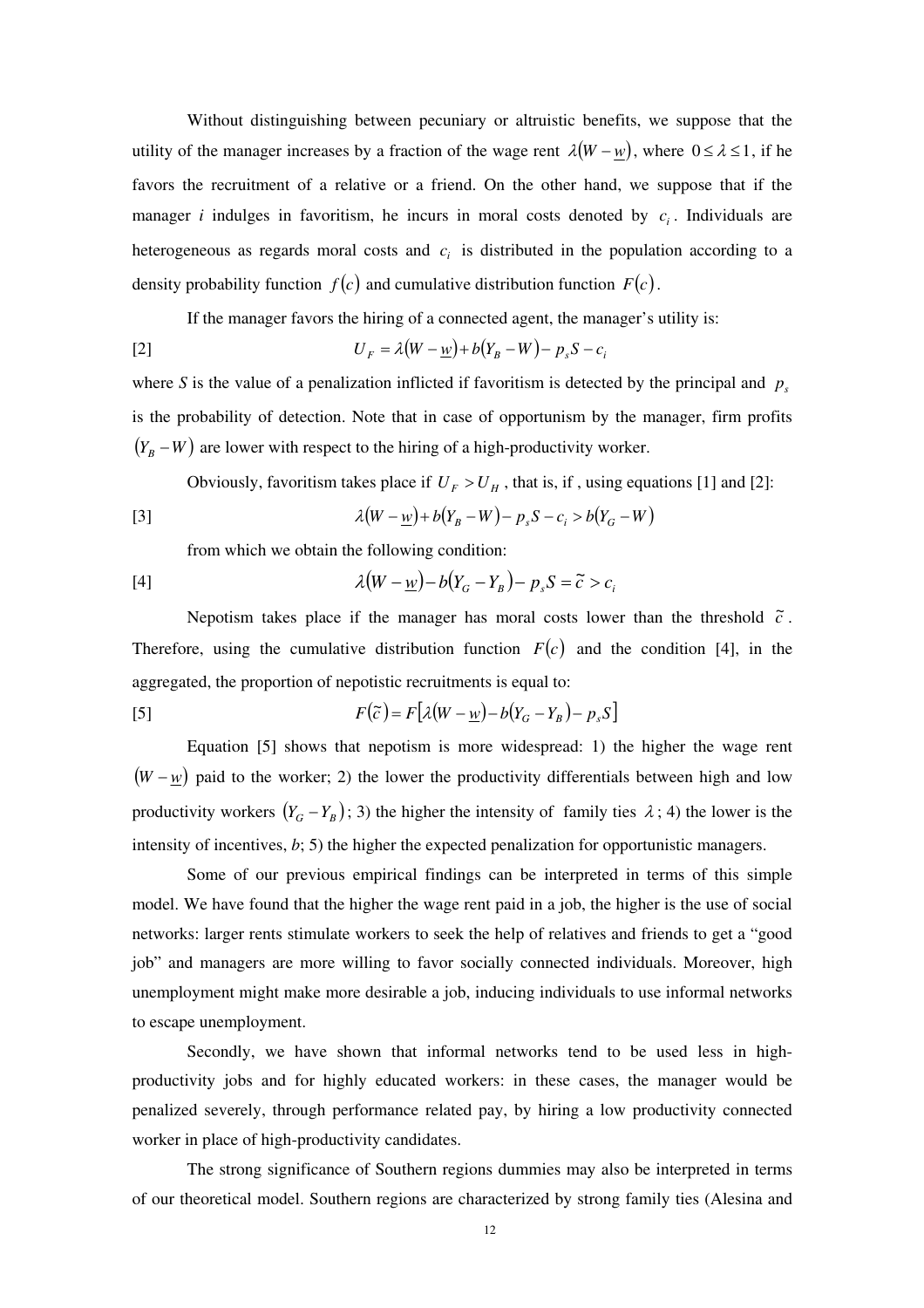Giuliano, 2007; Bentolila and Ichino, 2006) which make individuals more keen to help relatives also in transferring jobs. Furthermore, Southern regions show a greater propensity to opportunistic behavior (as pointed out in the classical works of Banfield (1958) and Putnam (1993) and more recently by Ichino and Maggi (2000).

Although many determinants of nepotism cannot be observed, our empirical findings are suggestive, because they are consistent with an explanation of the use of informal networks based on favoritism rather than on the efficiency explanation.

# *6. Concluding Remarks*

A large literature considers the recourse to the help of relatives, friends and acquaintances to find a job as an efficient mechanism, in terms of better job matching, better selection of employees and higher effort provided.

Using individual data drawn from the Bank of Italy Survey on Household Income and Wealth (SHIW) regarding the method used by employees to find their job we show that the use of informal networks in Italian labor markets is associated with low educational levels, low productivity jobs, high unemployment areas, high wage rent, number of job experiences, size of family network.

Our interpretation of the evidence is that informal networks – rather than being an efficient channel of information transmission – may interfere with a genuine process of selection of workers, favoring socially connected people in place of more talented workers.

In order to corroborate this view, we have proposed a simple model of nepotism, showing that favoritisms in recruitment are more likely the stronger the family ties are, the lower the job productivity, the higher the wage rent, the higher the unemployment.

# *References*

- Addison, J., Portugal P., (2002), "Job Search Methods and Outcomes". *Oxford Economic Papers*, 54, 505-533.
- Alesina A., Giuliano, P., (2007), "The Power of the Family". *NBER Working Papers 13051, National Bureau of Economic Research, Inc.*
- Banfield, E., (1958), "The Moral Basis of a Backward Society". *The Free Press*.
- Becker, G., (1971), "The Economics of Discrimination". II Edition, *University of Chicago Press*.
- Bentolila S., Ichino, A. (2006), "Unemployment and Consumption Near and Far Away From the Mediterranean".
- Bentolila, S., C. Michelacci and J. Suarez, (2004), "Social Contacts and Occupational Choice". *CEPR Discussion Paper No. 4308*.
- Bertrand, M. Schoar, A., (2006), "The Role of Family in Family Firms". *Journal of Economic Perspectives*, 20(2), pp. 73-96.
- Blanchflower, D., Bryson, A., (2003), "What Effect do Unions Have on Wages Now and Would 'What Do Unions Do' Be Surprised?". *NBER Working Paper No. W9973.*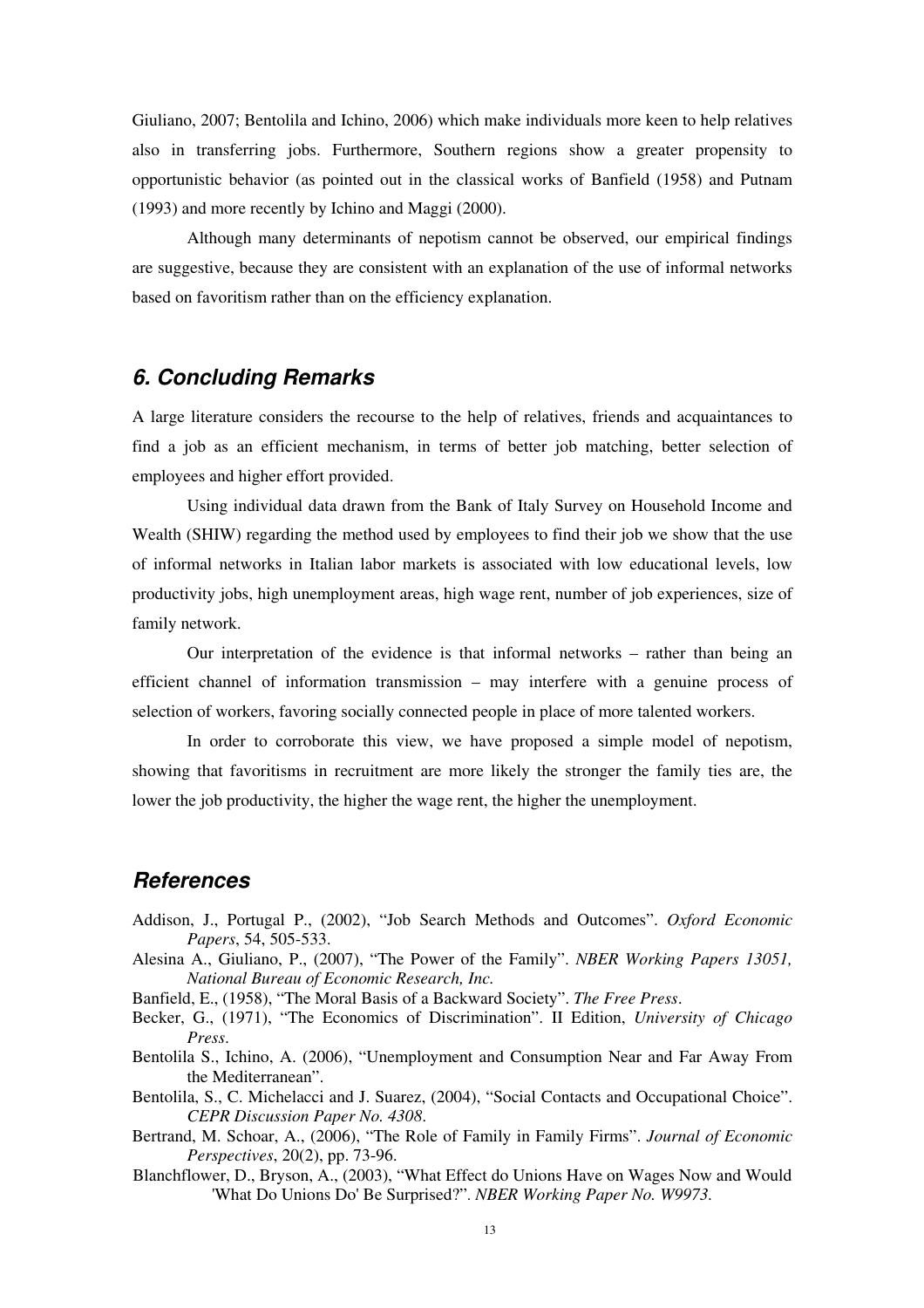- Burkart, M., Panunzi, F., and Shleifer, A. (2003): "Family Firms". *Journal of Finance*, 58(5), pp. 2167-2201.
- Card D., (1996), "The Effect of Unions on the Structure of Wages: A Longitudinal Analysis". *Econometrica* 64, pp.957-979.
- Caselli, F., Gennaioli, N. (2005): "Credit Constraints, Competition and Meritocracy". *Journal of the European Economic Association*, 3(2-3), pp. 679-689.
- Cingano F., Rosolia, A. (2006), "People I Know: Workplace Networks and Job Search Outcomes". *Bank of Italy, Economic Research Department*.
- Corcoran, M., Datcher, L., Duncan, G., (1980), "Information and Influence Networks in Labor Markets", in Duncan, G , Morgan, J., eds.. Five Thousand American Families: Patterns of Economic Progress, vol. 7, Ann Arbor, MI: *Institute for Social Reseach*, pp. 1-37.
- Datcher, L., (1983), "The impact of informal networks on quit behavior". *Review of Economics and Statistics* 65, pp. 491-495.
- De Paola, M. and Scoppa, V., (2001), "The Role of Family Ties in the Labour Market. An Interpretation Based on Efficiency Wage Theory". *Labour*, 15(4), pp. 603-23.
- Fabbri D., Rossi N. (1997), "Caste, non classi", in *Oltre il pezzo di carta*, ed. Nicola Rossi, Bologna, Il Mulino.
- Goldberg, S. Matthew, (1982), "Discrimination, Nepotism, and Long-Run Wage Differentials". *Quarterly Journal of Economics*, 97(2), pp.307-319.
- Granovetter, M., (1995), "Getting a Job: A Study of Contacts and Careers". The University of *Chicago Press, Chicago.*
- Gregory, R., and J. Borland, (1999), "Recent Developments in Public Sector Labor Markets," *in The Handbook of Labor Economics*, ed. by O. Ashenfelter and D. Card, Vol. 3C.
- Groothuis, Groothuis (2006), "Nepotism or Family Tradition. A Study of NASCAR Drivers
- Holzer, H., (1987) Informal job search and black youth unemployment. *American Economic Review* **77**, pp. 446–452.
- Holzer, H., (1988), "The Determinants of Employee Productivity and Earnings: Some New Evidence". *NBER Working Papers 2782, National Bureau of Economic Research, Inc, revised*.
- Ichino, A., Maggi, G., (2000), "Work Environment and Individual Background: Explaining Regional Shirking Differentials in a Large Italian Firm"**.** *Quarterly Journal of Economics* 115 (3), pp. 1057-1090
- Krueger, A., Summers, L. (1988), "Efficiency Wages and the Inter-industry Wage Structure". *Econometrica*; 56(2): 259-93.
- Kugler, A.D., (2003), "Employee referrals and efficiency wages". *Labour Economics*, 10(5), 531-556.
- Laband, D and Lentz, B., (1990a), "Why so Many Children of Doctors Become Doctors: Nepotism vs. Human Capital Transfer". *Journal of Human Resources*, 24, pp. 396-413.
- Laband, David N. and Bernard F. Lentz, (1983a) "Like Father, Like Son: Toward an Economic Theory of Occupational Following. *Southern Economic Journal*, 50 (2), pp.474-493.
- Laband, David N. and Bernard F. Lentz, 1992 "Self-Recruitment in the Legal Profession". *Journal of Labor Economics*, 10(2), pp. 182-201.
- Montgomery, J., (1991), Social networks and labor market outcomes: toward an economic analysis. *American Economic Review* 81, pp. 1407– 1418.
- Myers, C., Shultz G. P., (1951), "The Dinamics of a Labor Market". New York: Prentice
- Pellizzari, M., (2004), "Do Friends and Relatives Really Help in Getting a Good Job?". Cep *Discussion paper No 623, London School of Economics*.
- Perez-Gonzalez, (2006), "Inherited Control and Firm Performance". *American Economic Review*,
- Pistaferri, L., (1999), "Informal Networks in the Italian Labor Market". *Giornale degli Economisti e Annali di Economia*, 58, pp. 355-376.
- Ponzo, M. e Scoppa, V., (2008), "A Simple Model of Nepotism". *Mimeo, Dipartimento di Economia e Statistica, Università della Calabria*.
- Putnam, R. D Leonardi, R Nanetti, R (1993). "La tradizione civica nelle regioni italiane". *A. Mondadori.*